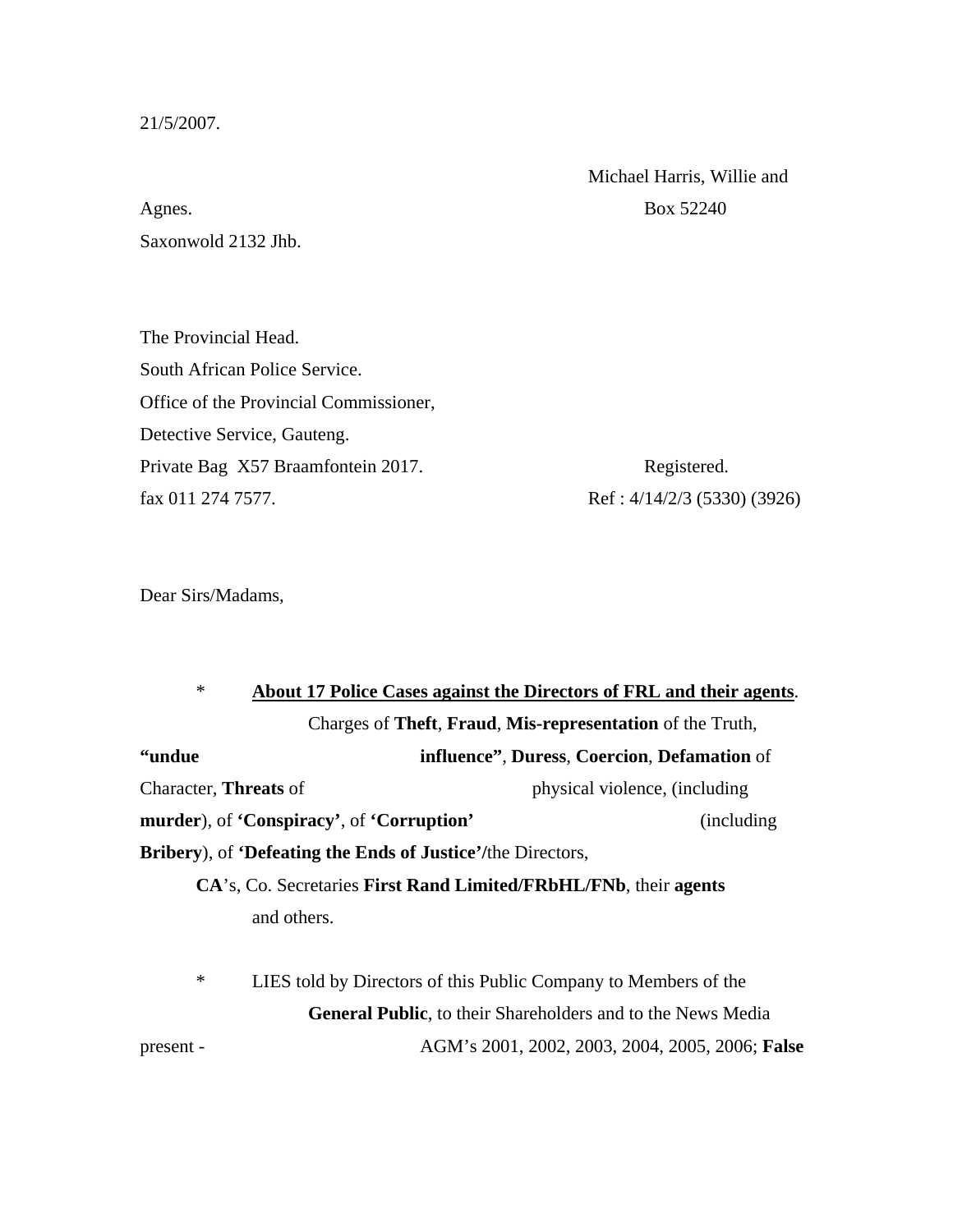2006; breaches of the Companies Act.

Minutes of Public Meetings 2001, 2002, 2003, 2004, 2005,

1. Your letter 30/4/2007 refers.

2. The heading to your letter is actually wrong. I have stated it in writing in the past. I again place it on record with the SAPS. I have never lodged **Complaints** against the SAPS. If I had **Complained** against the SAPS then I would have addressed my **Complaint** to the Honourable Minister of Police. I have not done that. I have not yet approached the Honourable Minister of Police to lodge a formal **Complaint**. This is because I have no reason to believe that the **Police** have not Investigated the about **17 Police Cases** involving these Criminals.

 2.1 In fact my **Complaints** have at all times been addressed to the Prosecuting Authorities - such as the Offices of the DPP Pta and Jhb and SCCU Jhb and Pta.

 2.1.1 This is because I have at all times believed that the SAPS have Investigated the about **17 Police Cases**, but that the Prosecuting Authorities have then not Prosecuted. I have said that this is **so wrong** and that this is my

**Complaint**.

 (I have also, at the same time, been wanting to keep the **Interested Parties** informed about how these Criminals can carry on, as if they are above the Law of the Land. I have at all times stated my belief that these Criminals are not above the Law of the Land and should be Prosecuted, as the Criminals which they are. I have also tried to tried to influence the **Interested Parties** to whom I have

**Complained** so that they should put a stop to all this Crime, which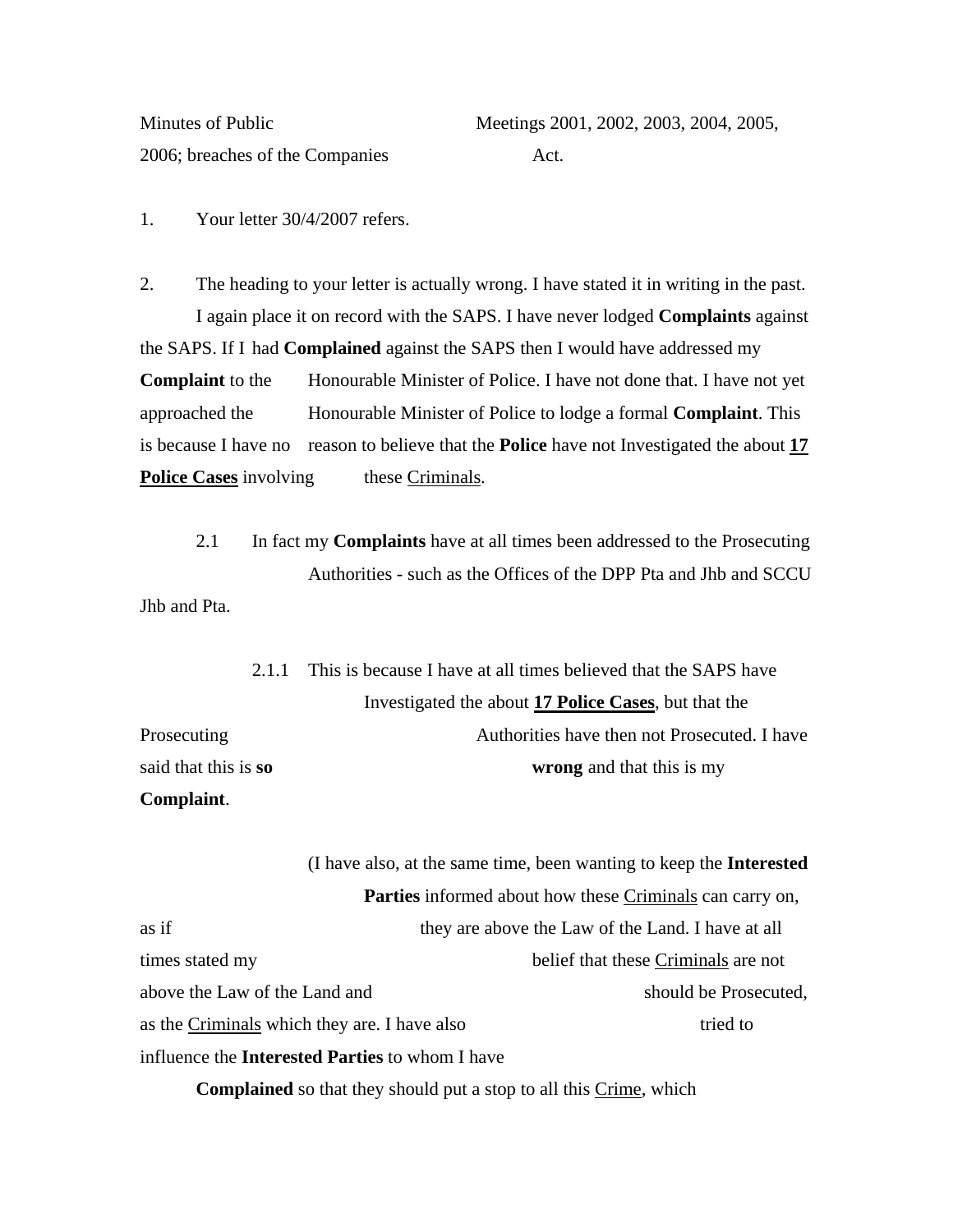## includes **Corruption** and **Conspiracy** to **Commit Crime**)

 2.2 When I **Complained** to the Honourable Minister of Justice, to the Honourable Minister for Safety and Security, to the Honourable Minister of Finance, and to other **Interested Parties**, then my **Complaints** were at all times relating to the refusal of the Prosecuting (and Disciplinary) Authorities to Prosecute (and to Discipline) these Criminals – many of whom are actually **CA**'s !!!!!!!

 2.2.1 The Public Accountants and Auditors Board/IRBA, the Banking Council of South Africa, the Ombudsman for Banking Services, the South African Institute of Accountants, the South African **Institute of Secretaries** – all these Authorities (just like the Prosecuting Authorities DPP Pta and Jhb and SCCU Jhb and Pta) seem **afraid** of the Directors of this bank/Public Company, and they all seem **afraid** of the **agents** of this bank/Public Company e. g. Deloitte and Touche and PricewaterhouseCoopers Inc and

Deneys Reitz.

 The Ombudsman keeps telling me I am Right to approach the **Police** – even on the 9/5/07 the Ombudsman wrote to me :

> **"Naturally, you are free to refer your complaints to the South African Police Services"**.

The CEO of the IRBA/PAAB wrote to me 10/11/2006 :

 **"I assure you that this Board will co-operate with the Police if we are approached by them to do so"**.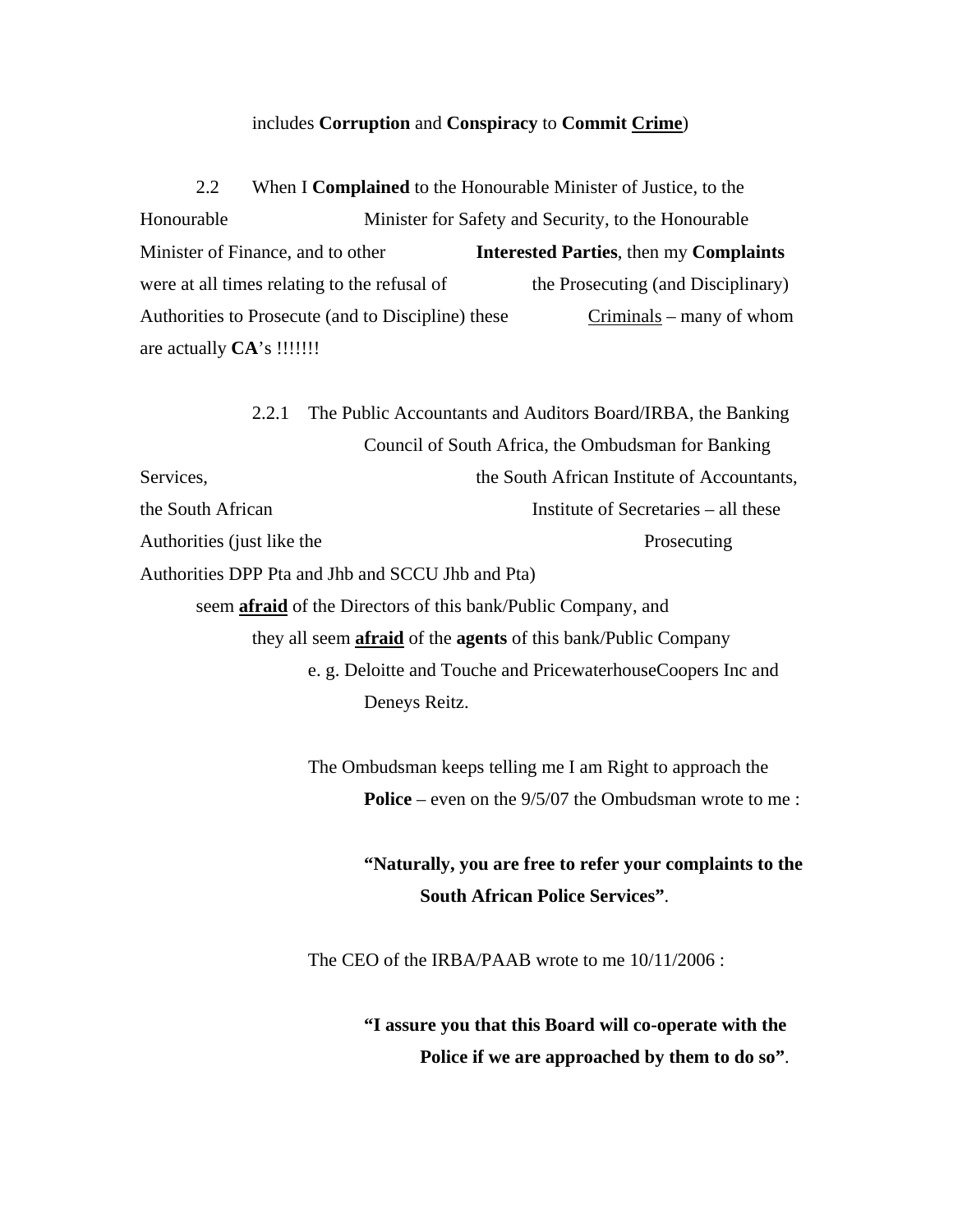The Ombudsman and the IRBA/PAAB wrote to me in the full knowledge that I had already approached the **Police** from 1997 and in **17 Police Cases**, to date. The Ombudsman and the IRBA/PAAB have the full details of these **17 Police Cases**. The Ombudsman and the IRBA/PAAB have been named to the **Police** as a part of the **'Corruption'** and **'Conspiracy'** which these Directors are involved in, together with their **agents**.

| 2.2.1.1                        | I have even <b>Complained</b> to the Director of Public |  |
|--------------------------------|---------------------------------------------------------|--|
|                                | Prosecutions. I will continue to <b>Complain</b>        |  |
| because                        | it is so wrong to be afraid of                          |  |
| these Directors and            | afraid to Prosecute                                     |  |
| them, together with this bank/ | Public                                                  |  |
| Company.                       |                                                         |  |

 Or, if it is not the **fear** of these Directors, is it the money they have ? There is the Maharaj **Bribery** and **Corruption Police Case** which is just one of the about **17 Police the about 17 Police** 

**Cases** – where these Directors paid

out over R million to this man who had no banking experience, but he was the Honourable Minister of Transport etc etc etc ... as quoted in the

Newspapers and in Magazines which I have read.

 All the **Interested Parties** to whom I have **Complained** have read this story of **Bribery** and **Corruption** too i. e. the **'Maharaj** 

**Scandal'**.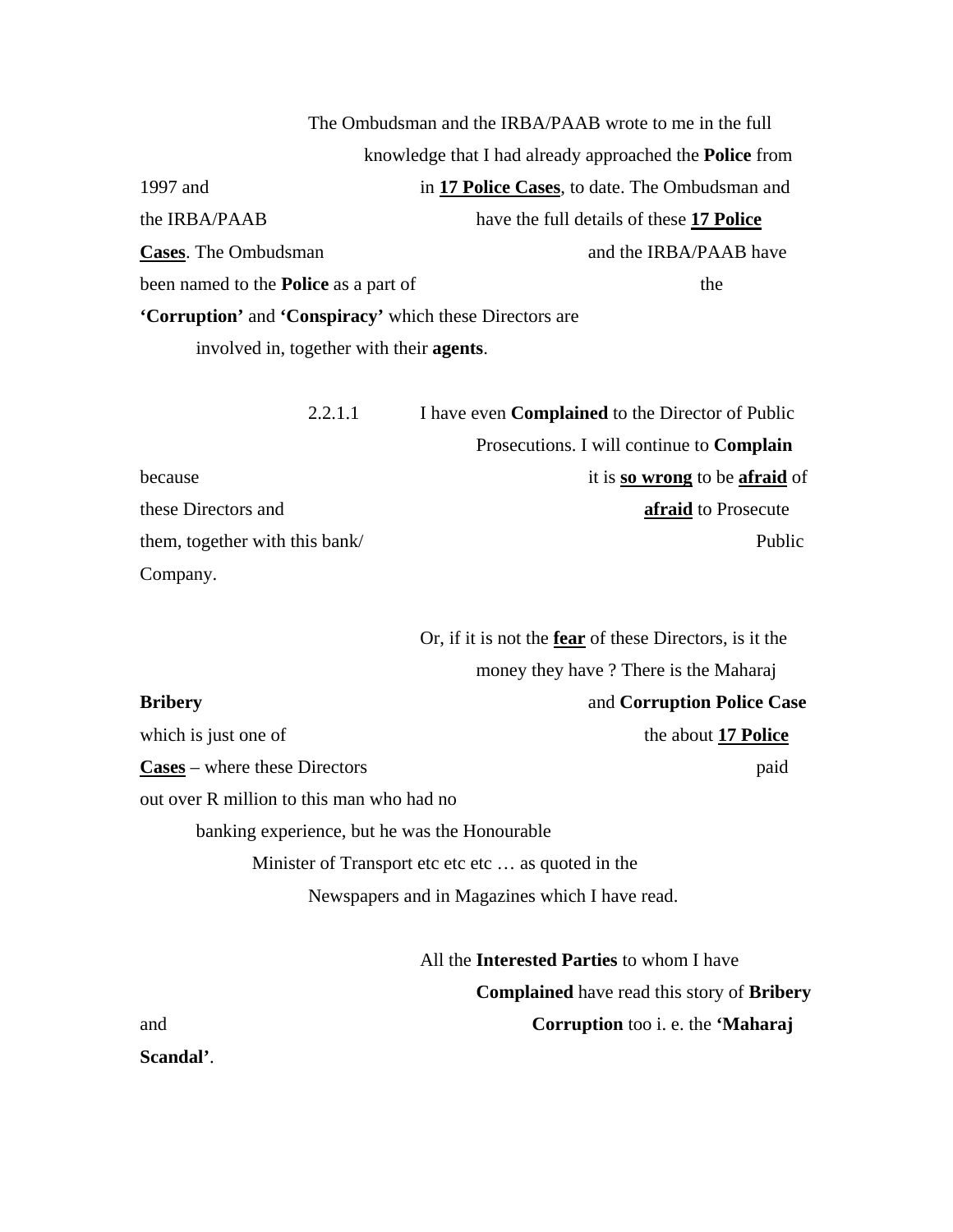3. Please be informed that there are about **17 Police Cases** involved. All of these **17 Police Cases** should be Investigated. This is because of the *nexus* that exists in

the Crime involving these Criminals in these **17 Police Cases**. Thank you.

4. Kindly report to me on the progress in the Investigation of these **17 Police Cases**. Thank you.

4.1 In particular kindly inform me which original documents the SAPS have been able to get from this bank that were altered after I signed them; which documents were used to **Fraudulently** sell off assets wrongfully; which bond documents that contain inflated charges not owing; which  $a/c's$  which are inflated with interest not owing; which documents dealing with the so-called **"Forensic Reports**" prepared by the **agents** of this bank/Public Company (PricewaterhouseCoopers Inc) which caused the Directors to blame the **Police** for telling LIES to the Shareholders of this Public Company; which  $a/c$ 's had trust money deposited and then 'moved' from  $a/c$  to  $a/c$ , where trust money was stolen; etc etc etc i. e. the original

 documents which relate to the **Theft** and the **Fraud** and the other Crime which I have *set out* in the about **17 Police Cases** ?

 4.1.1 These are the documents the Honourable Judge Soggert told the bank to supply, but the bank ignored the Honourable Judge and refused; the Honourable Magistrate Mrs H Raath could not force the bank to produce in the Enquiry I instituted into my own Estate; the documents the trustee requested and which the Director's lawyer (Robert Driman) said he would supply but then refused to bring to Court to show to the Honourable Magistrate Mrs H Raath; the documents Inspector Pilane went with me to the

bank to obtain for the **Police**, but the bank refused the **Police** (**then** 

 **Director CEO Dippenaar LIED to the Shareholders, saying the**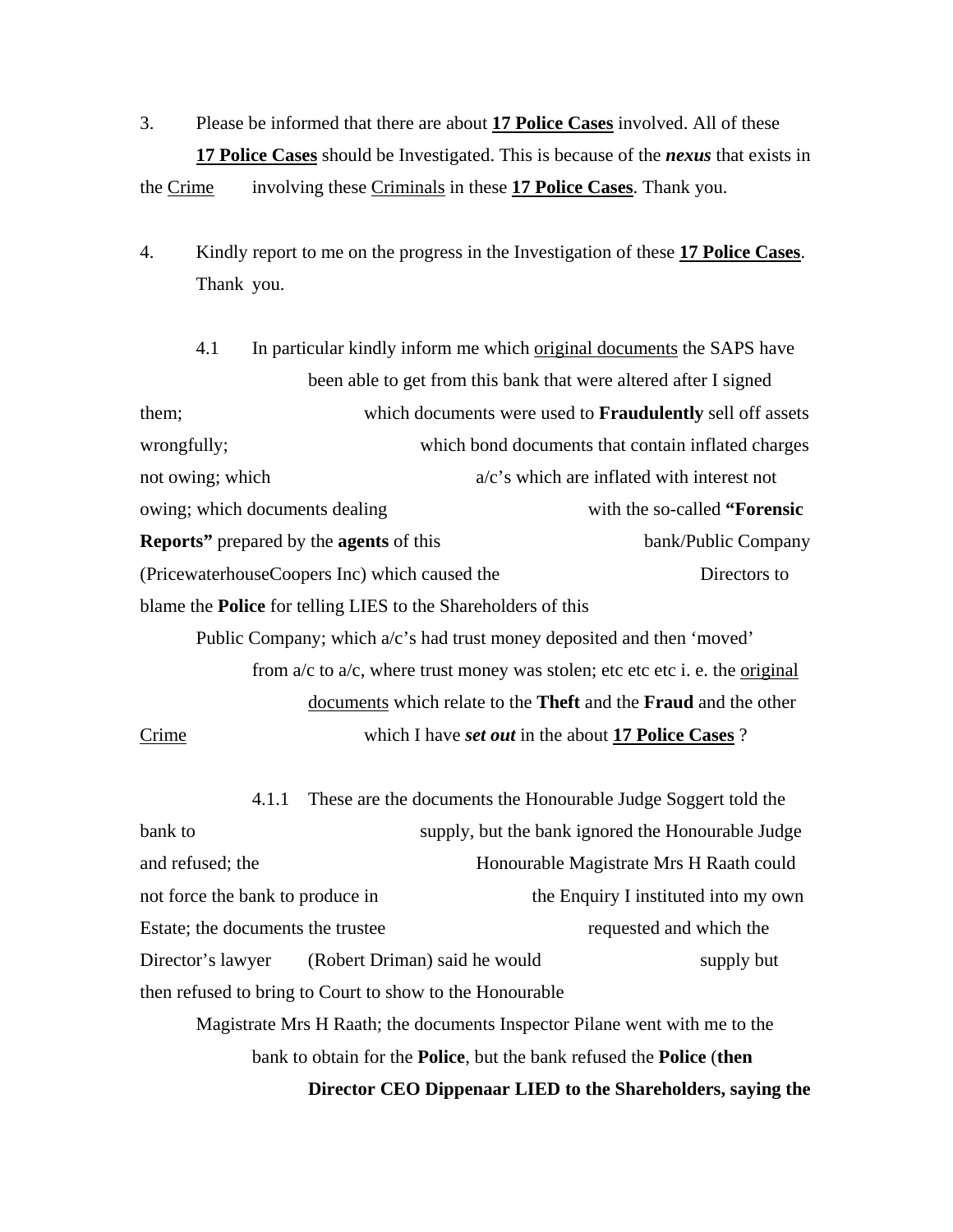## **Police had never been to the bank with me to obtain**

**these documents** that **go to prove the Crime**); the documents a Public Prosecutor told me and Inspector Pilane a Magistrate would Order the bank to hand over to the **Police**, but I heard nothing further, except that Inspector Pilane was 'removed from the cases'; the documents I have asked the **Police** and the National Director of Prosecutions and the Director of the **Fraud** at the Commercial

 Branch Jhb, Mr Magson, and the SCCU Jhb and Pta and the DPP Pta and Jhb to obtain and to show them to me etc etc etc.

These are the documents that go to **prove** the Crime.

5. I have asked repeatedly, and for years, to be shown the original documents that go to **prove** the Crime *set out* to the **Police** in the about **17 Police Cases**.

 5.1 The **Police** tried to get these documents from the bank, but the bank simply refused the **Police**. I know this because I went with the **Police** to try to get these documents.

 5.1.1 I ask it again, please get these documents from the bank and allow me to inspect them with the **Police**.

6. I have offered (on many occasions) to sit down with the **Police** and the Prosecuting Authorities to go through my Statements and to amend anything that the **Police** or the Prosecuting Authorities may want me to change in my Statement, to make the Charges clearer and more understandable/acceptable etc etc etc.

 6.1 The **Police** and the Prosecuting Authorities have simply ignored me. Why is this ?

6.1.1 I offer it again, here and now.